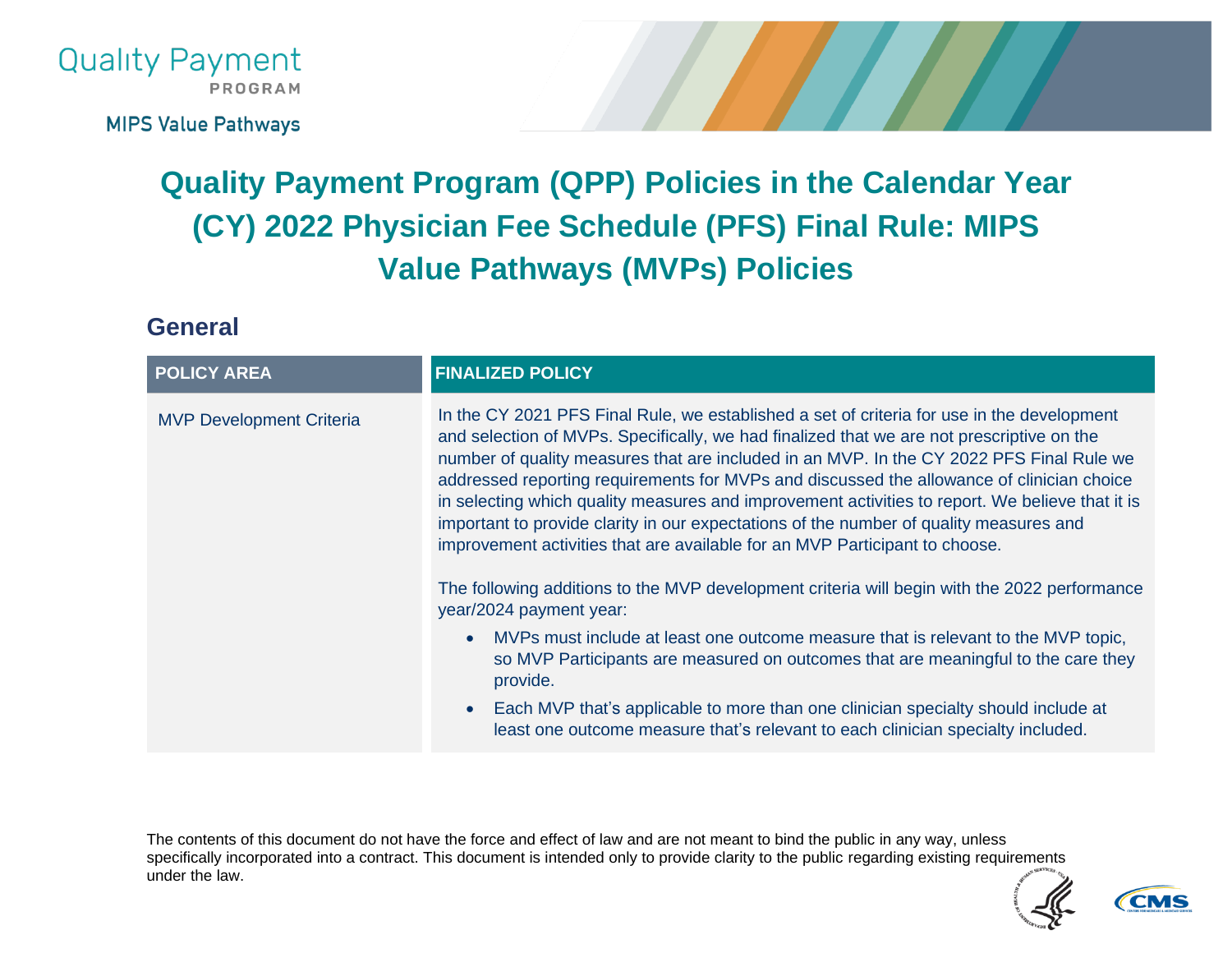

**2**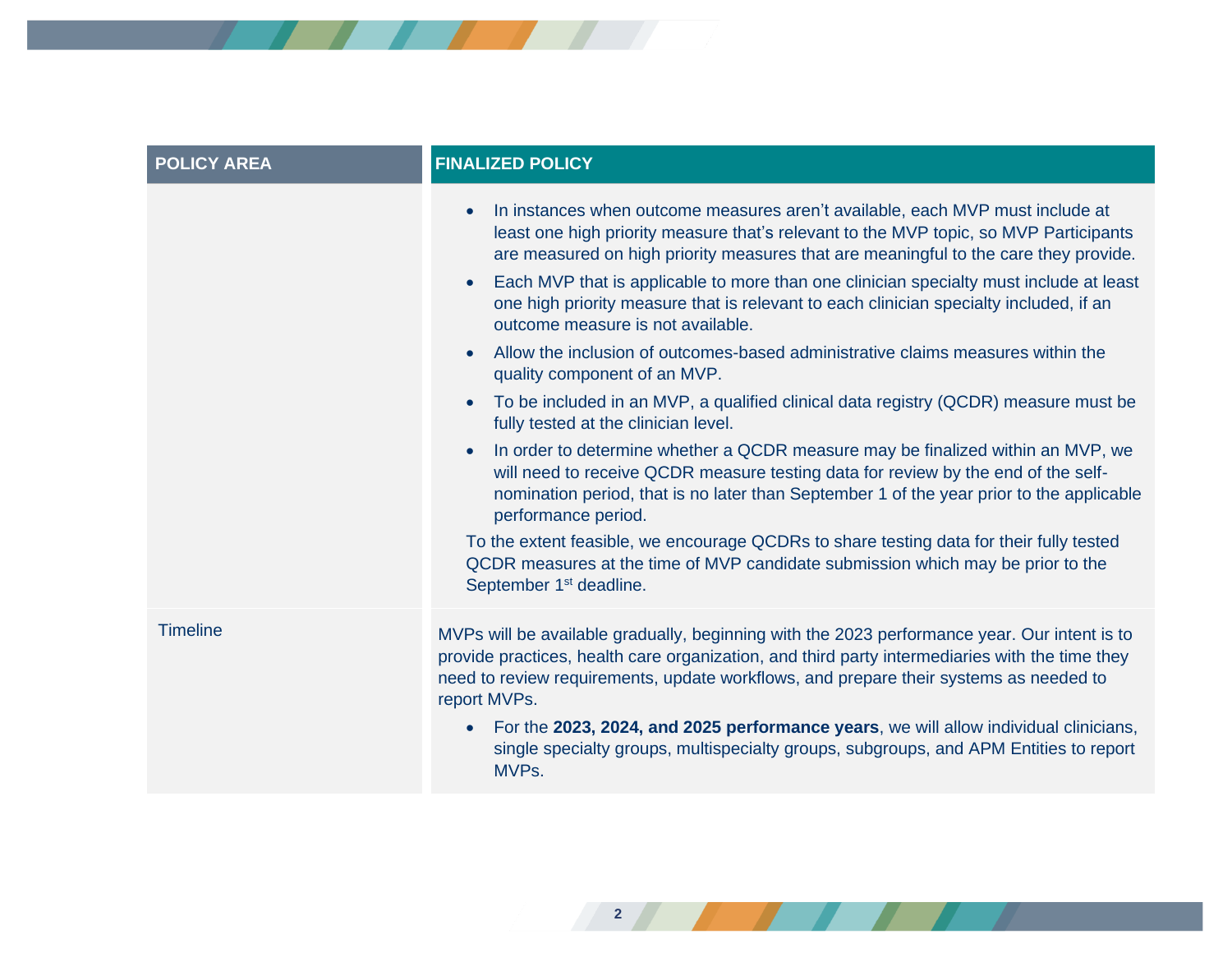

| <b>POLICY AREA</b>                                    | <b>FINALIZED POLICY</b>                                                                                                                                                                                                                                                                                                                                                                                                                                                                                                                                                        |
|-------------------------------------------------------|--------------------------------------------------------------------------------------------------------------------------------------------------------------------------------------------------------------------------------------------------------------------------------------------------------------------------------------------------------------------------------------------------------------------------------------------------------------------------------------------------------------------------------------------------------------------------------|
|                                                       | For the 2026 performance year and for future years, we will allow individual<br>clinicians, single specialty groups, subgroups, and APM Entities to report MVPs.                                                                                                                                                                                                                                                                                                                                                                                                               |
| <b>Participation Options</b>                          | For the 2023, 2024, and 2025 MIPS performance years, we will define an MVP Participant<br>as:<br>Individual clinicians<br>$\bullet$<br>Single specialty groups<br>Multispecialty groups*<br><b>Subgroups</b><br><b>APM Entities</b><br>* Beginning in the 2026 performance year, multispecialty groups will be required to form<br>subgroups in order to report MVPs.                                                                                                                                                                                                          |
| <b>MVP Registration (Participant and</b><br>Subgroup) | To report an MVP, an MVP Participant and subgroup will register for the MVP between April<br>1 and November 30 of the performance year, or a later date as specified by CMS. To report<br>the CAHPS for MIPS Survey associated with an MVP, a group, subgroup, or APM Entity<br>must complete their MVP registration by June 30 of the performance year to align with the<br>CAHPS for MIPS registration deadline.<br>At the time of MVP registration, an MVP Participant will select:<br>The MVP they intend to report.<br>One population health measure included in the MVP. |

**3** *1 1* **<b>***1 1 1 1*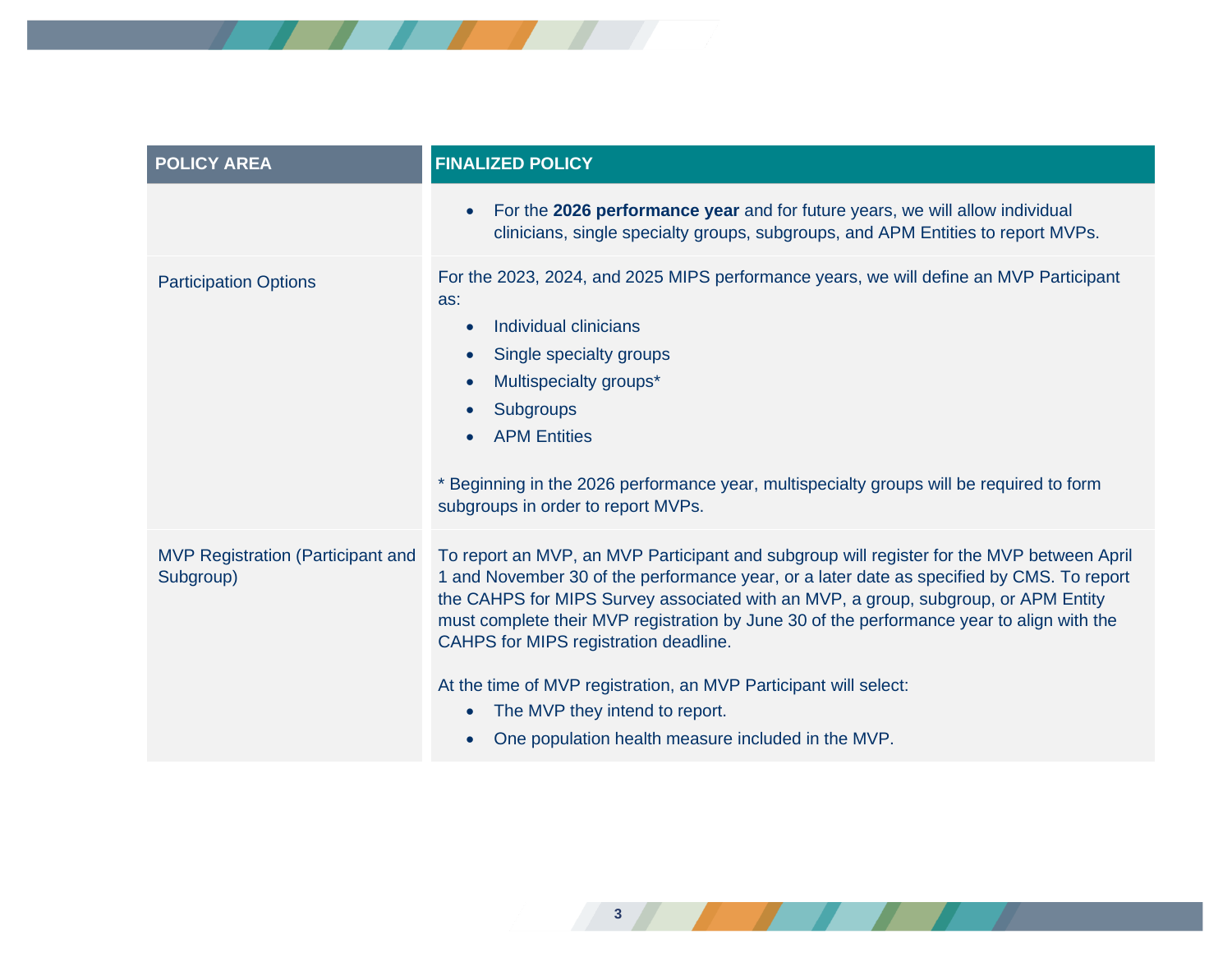

| <b>POLICY AREA</b>                | <b>FINALIZED POLICY</b>                                                                                                                                                                                                                                                                                           |
|-----------------------------------|-------------------------------------------------------------------------------------------------------------------------------------------------------------------------------------------------------------------------------------------------------------------------------------------------------------------|
|                                   | Any outcomes-based administrative claims measure on which the MVP Participant<br>intends to be scored, if available within the MVP.                                                                                                                                                                               |
|                                   | An MVP Participant won't be able to submit or make changes to the MVP they select after the<br>close of the registration period (November 30 of the performance year) and won't be allowed<br>to report on an MVP they didn't register for.                                                                       |
|                                   | To participate as a subgroup, each subgroup will be required to:                                                                                                                                                                                                                                                  |
|                                   | Identify the MVP the subgroup will report (along with one population health measure<br>$\bullet$<br>included in the MVP and any outcomes-based administrative claims measure on which<br>the subgroup intends to be scored, if available, as described above).                                                    |
|                                   | Identify the clinicians in the subgroup by TIN/NPI.<br>$\bullet$                                                                                                                                                                                                                                                  |
|                                   | Provide a plain language name for the subgroup for purposes of public reporting.                                                                                                                                                                                                                                  |
|                                   | Upon a successful subgroup registration submission, we will assign a unique subgroup<br>identifier that will be separate from the individual NPI identifier, the group TIN identifier, and<br>the MVP identifier.                                                                                                 |
|                                   | Appendix A provides an overview of MVP reporting requirements, Appendix B provides an<br>overview of the registration timeline, and Appendix C presents a crosswalk of the various<br>clinician types, the information expected at the time of registration, and a reminder of the<br>MVP reporting requirements. |
| <b>Third Party Intermediaries</b> | For third party intermediaries, we will:<br>Require that QCDRs, Qualified Registries, and Health IT vendors support:                                                                                                                                                                                              |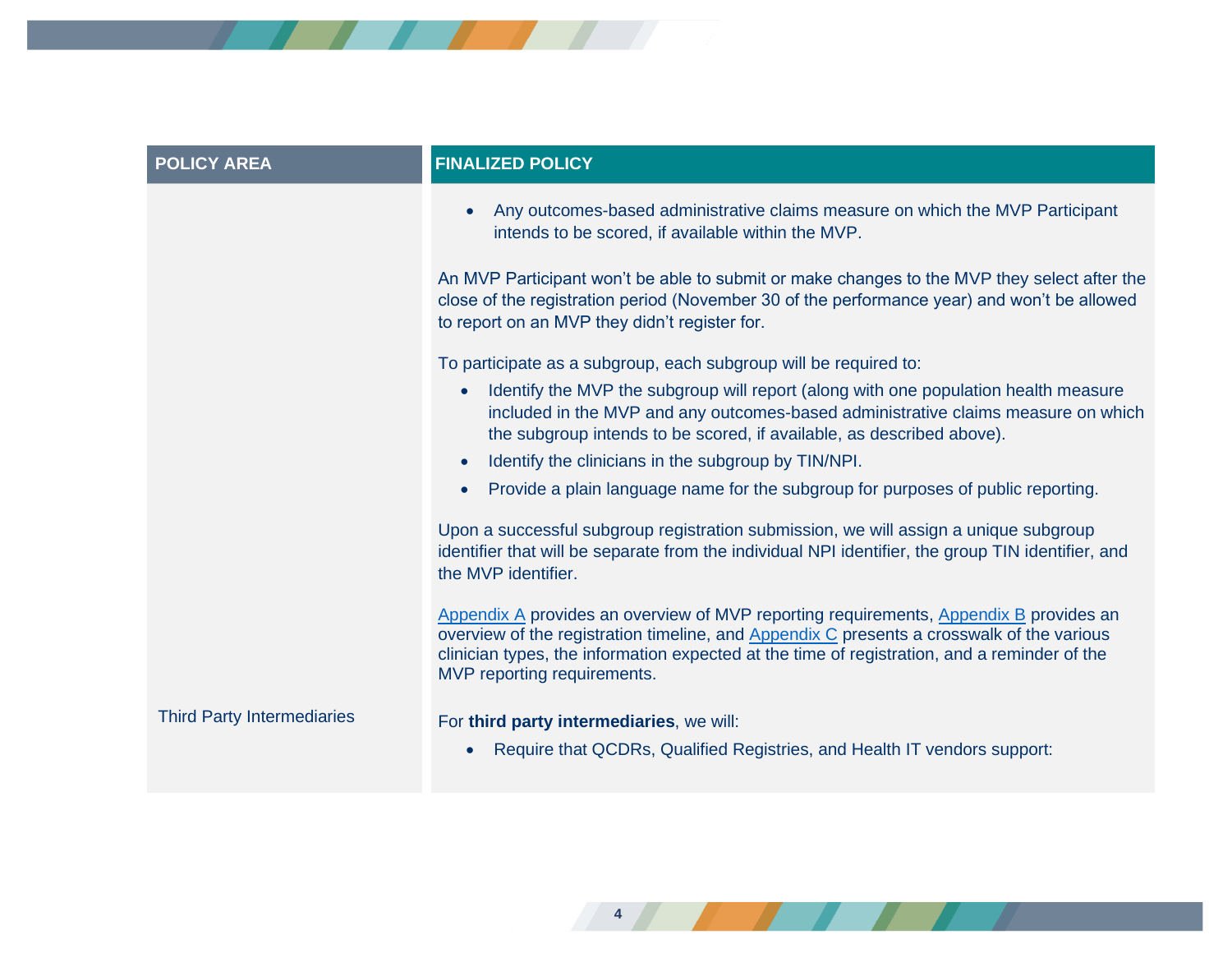

| <b>POLICY AREA</b> | <b>FINALIZED POLICY</b>                                                                                                                                                                                                                                                                                                                                         |
|--------------------|-----------------------------------------------------------------------------------------------------------------------------------------------------------------------------------------------------------------------------------------------------------------------------------------------------------------------------------------------------------------|
|                    | MVPs relevant to the specialties they support beginning with the 2023<br>$\circ$<br>performance year.<br>Subgroup reporting beginning with the 2023 performance year.<br>$\circ$<br>Require that CAHPS for MIPS Survey vendors support subgroup reporting for the<br>CAHPS for MIPS measure associated with an MVP beginning with the 2023<br>performance year. |

## **Finalized MVPs and Reporting Requirements**

| <b>POLICY AREA</b> | <b>FINALIZED POLICIES</b>                                                                                                                                                                                                                                                                                                                                                                                                                                                                                                               |
|--------------------|-----------------------------------------------------------------------------------------------------------------------------------------------------------------------------------------------------------------------------------------------------------------------------------------------------------------------------------------------------------------------------------------------------------------------------------------------------------------------------------------------------------------------------------------|
| <b>MVPs</b>        | We finalized that 7 MVPs will be available beginning with the 2023 performance year. The<br>MVPs were developed ensuring that each MVP includes complementary measures and<br>activities.                                                                                                                                                                                                                                                                                                                                               |
|                    | The MVPs support patient-centered care, a continued emphasis on the importance of patient<br>outcomes, population health, health equity, interoperability, and reduced reporting burden for<br>clinicians. We recognize that there are many types of MVPs we need to develop, and that the<br>traditional MIPS framework is needed until we have a sufficient number of MVPs available.<br>Through the MVP development work, we'll gradually implement MVPs for more specialties<br>and subspecialties that participate in the program. |
|                    | The 7 MVPs for the 2023 performance year are the following:<br>1. Advancing Rheumatology Patient Care<br>2. Coordinating Stroke Care to Promote Prevention and Cultivate Positive Outcomes                                                                                                                                                                                                                                                                                                                                              |

**5**

<u>and the state of the state of the state of the state of the state of the state of the state of the state of the state of the state of the state of the state of the state of the state of the state of the state of the state</u>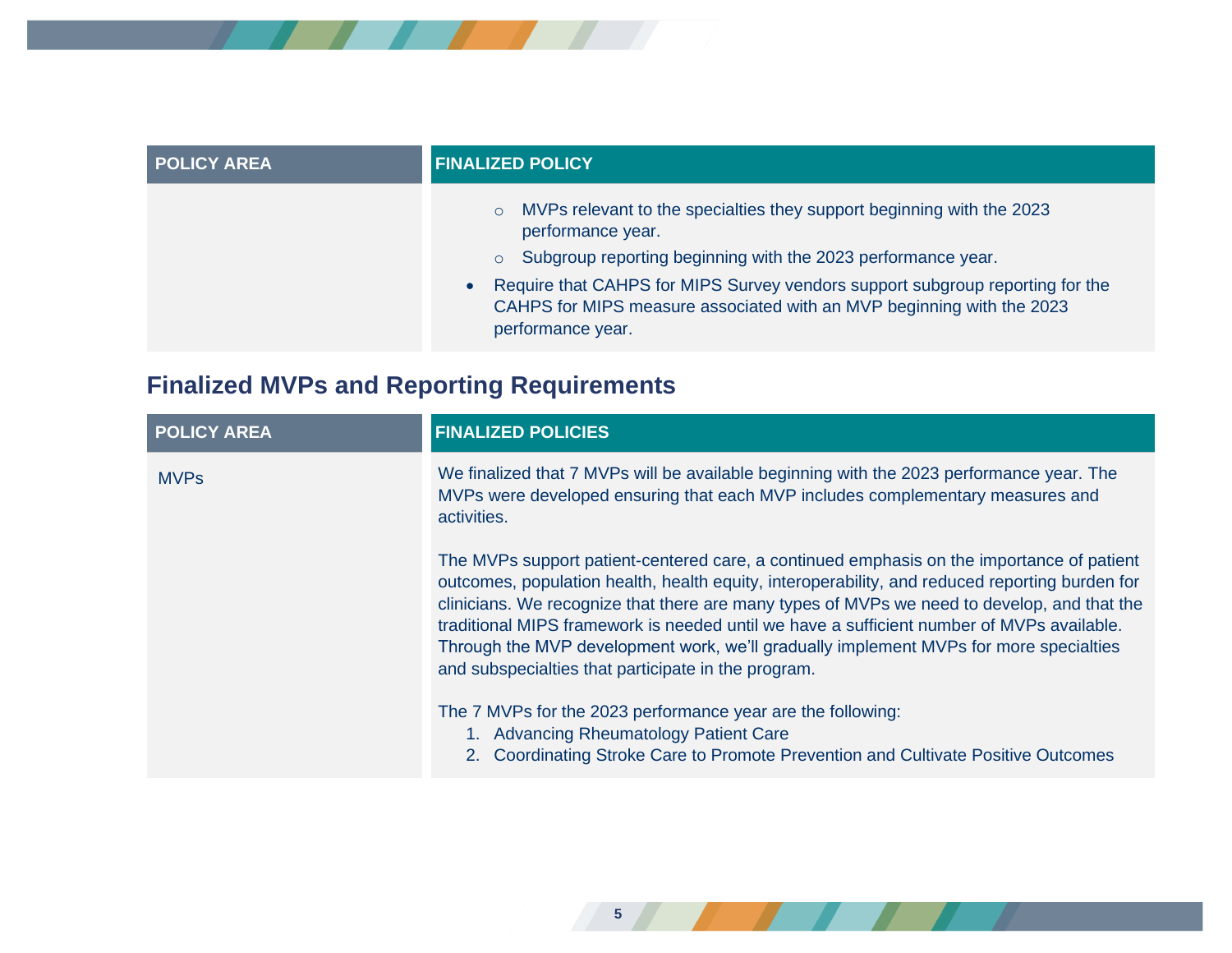

| <b>FINALIZED POLICIES</b>                                                                                                                                                                                                                                                                                                                                                                                                                                                                        |
|--------------------------------------------------------------------------------------------------------------------------------------------------------------------------------------------------------------------------------------------------------------------------------------------------------------------------------------------------------------------------------------------------------------------------------------------------------------------------------------------------|
| 3. Advancing Care for Heart Disease<br><b>Optimizing Chronic Disease Management</b><br>4.<br>Adopting Best Practices and Promoting Patient Safety within Emergency Medicine<br>5.<br>(finalized with modification)<br>Improving Care for Lower Extremity Joint Repair (finalized with modification)<br>6.<br>Support of Positive Experiences with Anesthesia (finalized with modification)                                                                                                       |
| MVP reporting requirements (additional details about subgroup reporting requirements are<br>provided in the Subgroups section below) include:<br><b>Quality Performance Category</b><br>$\bullet$<br>MVP Participants will select 4 quality measures. One must be an outcome<br>$\circ$<br>measure (or a high-priority measure if an outcome isn't available or<br>applicable). This can include an outcome measure calculated by CMS through<br>administrative claims, if available in the MVP. |
| <b>Improvement Activities Performance Category</b><br>MVP Participants will select 2 medium-weighted improvement activities OR<br>$\circ$<br>one high-weighted improvement activity OR IA_PCMH (participation in a<br>patient-centered medical home), if the activity is available in the MVP.                                                                                                                                                                                                   |
| <b>Cost Performance Category</b><br>$\bullet$<br>MVP Participants will be calculated on the cost measures included in the MVP.<br>Foundational Layer (MVP-agnostic)<br><b>Population Health Measures</b><br>$\circ$                                                                                                                                                                                                                                                                              |
|                                                                                                                                                                                                                                                                                                                                                                                                                                                                                                  |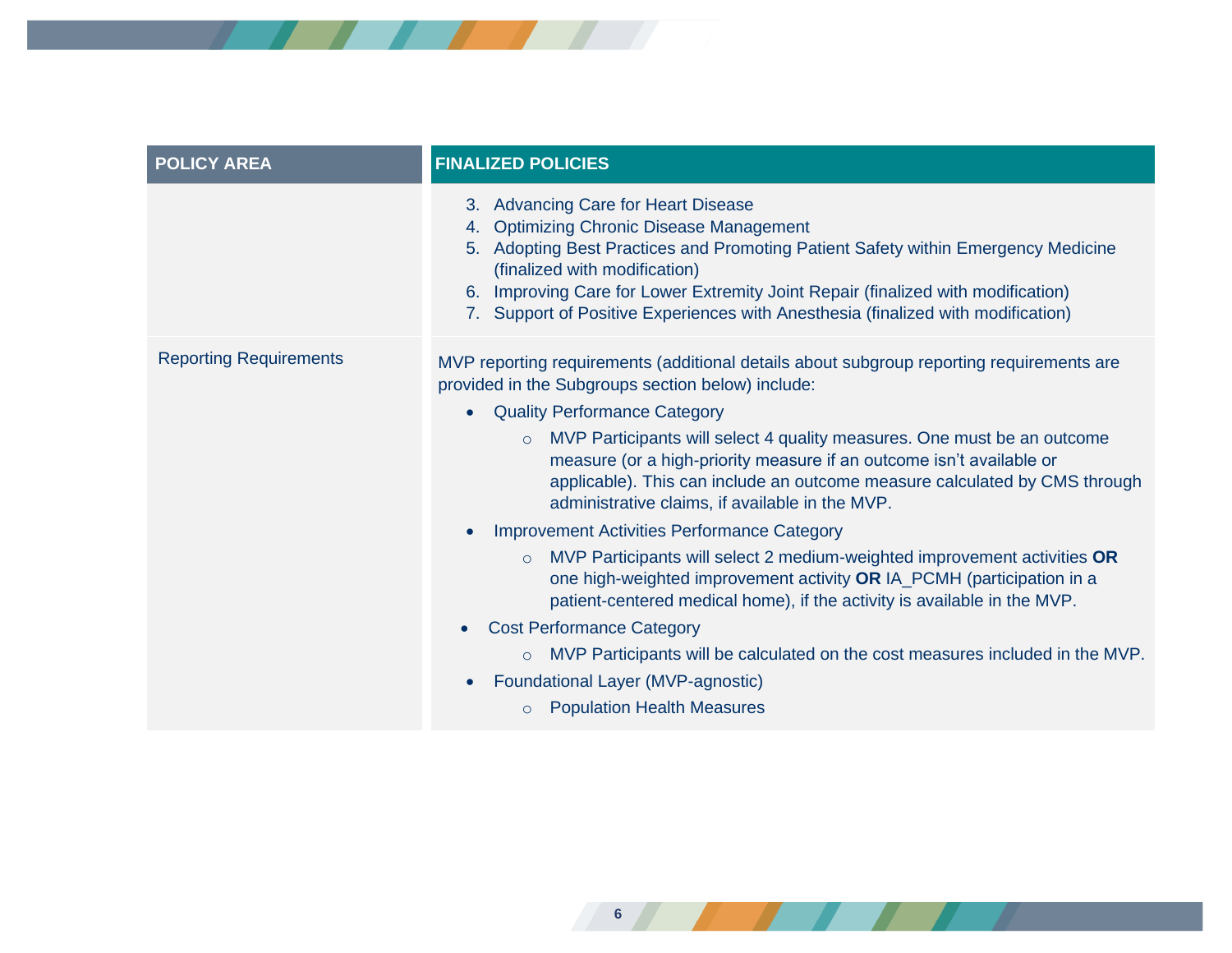| <b>POLICY AREA</b> | <b>FINALIZED POLICIES</b>                                                                                                                                                                                                                                                                                                                   |
|--------------------|---------------------------------------------------------------------------------------------------------------------------------------------------------------------------------------------------------------------------------------------------------------------------------------------------------------------------------------------|
|                    | MVP Participants will select, at the time of MVP Participant registration,<br>٠<br>one population health measure to be calculated on. The results will be<br>added to the quality score.                                                                                                                                                    |
|                    | For the 2023 performance period, we anticipate there will be 2<br>٠<br>population health measures available for selection.                                                                                                                                                                                                                  |
|                    | Hospital-Wide, 30-day, All-Cause Unplanned Readmission<br>$\bullet$<br>(HWR) Rate for the Merit-Based Incentive Payment System<br>Program (MIPS) Eligible Clinician Groups (finalized in CY 2021<br><b>PFS Final Rule)</b>                                                                                                                  |
|                    | Clinician and Clinician Group Risk-standardized Hospital<br>$\bullet$<br>Admission Rates for Patients with Multiple Chronic Conditions<br>(finalized in CY 2022 PFS Final Rule)                                                                                                                                                             |
|                    | <b>Promoting Interoperability Performance Category</b><br>$\circ$                                                                                                                                                                                                                                                                           |
|                    | MVP Participants will report on the same Promoting Interoperability<br>a.<br>measures required under traditional MIPS, unless they qualify for<br>reweighting of the Promoting Interoperability performance category due<br>to clinician type, special status, or an approved Promoting<br>Interoperability Hardship Exception Application. |

*7 <i>1 1 1 1 1 1 1*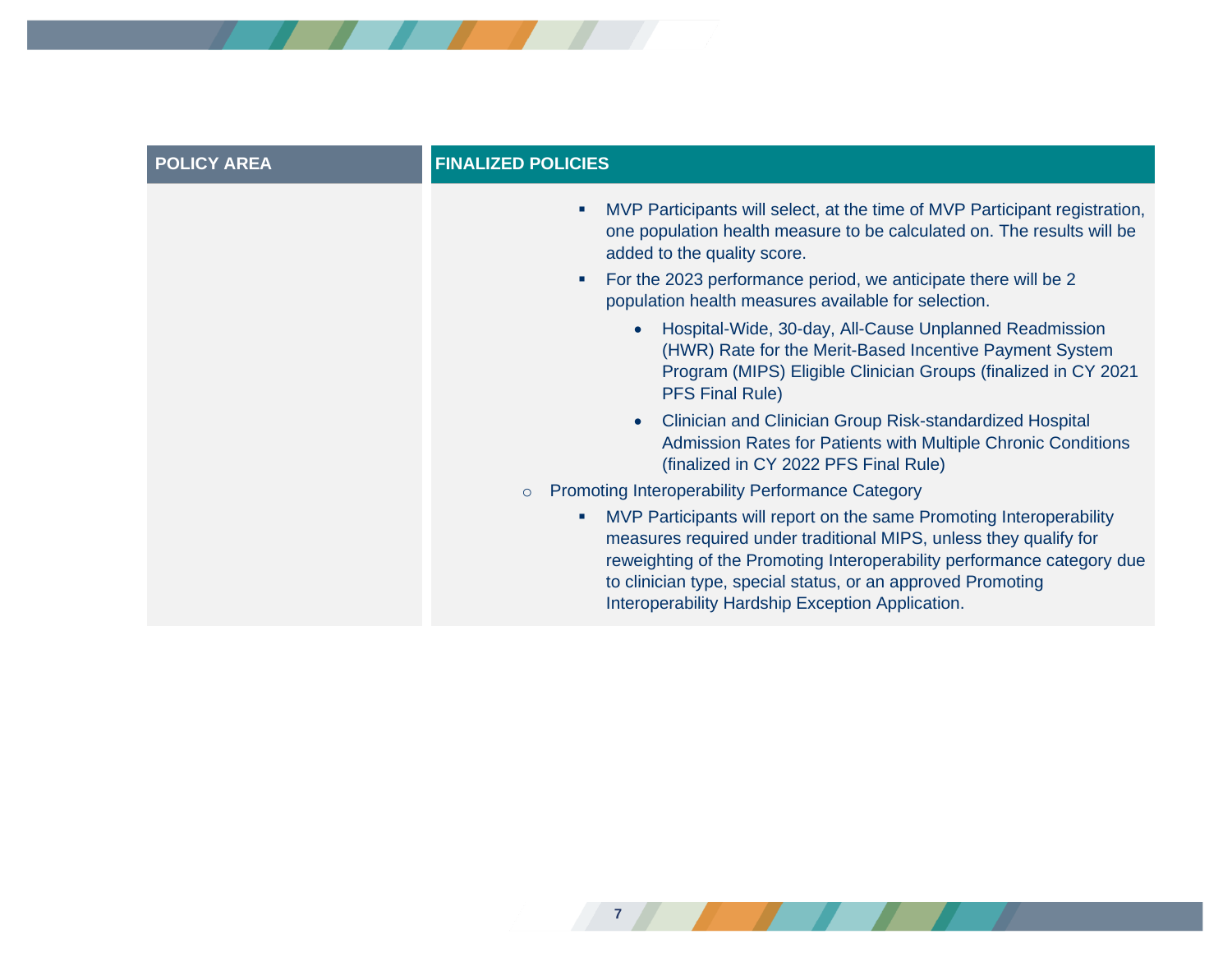

## **Subgroups**

| <b>POLICY AREA</b>                                         | <b>FINALIZED POLICIES</b>                                                                                                                                                                                                                                                                          |
|------------------------------------------------------------|----------------------------------------------------------------------------------------------------------------------------------------------------------------------------------------------------------------------------------------------------------------------------------------------------|
| <b>Subgroup Definition</b>                                 | We're finalizing the following definition for subgroups:                                                                                                                                                                                                                                           |
|                                                            | "A subset of a group which contains at least one MIPS eligible clinician and is identified by a<br>combination of the group Taxpayer Identification Number (TIN), the subgroup identifier, and<br>each eligible clinician's National Provider Identifier (NPI)."                                   |
| <b>Subgroup Participation</b>                              | We will limit subgroup reporting only to clinicians reporting through MVPs or APM<br>Performance Pathway (APP).                                                                                                                                                                                    |
|                                                            | Voluntary reporters, opt-in eligible clinicians, and virtual groups won't be able to report<br>through an MVP for the 2023 performance year, due to implementation challenges.                                                                                                                     |
| Requirement to Participate as a<br>Subgroup                | To support clinicians in their transition to subgroup reporting, subgroup reporting will be<br>voluntary for the 2023, 2024, and 2025 performance years. Multispecialty groups that report<br>through an MVP will have to report as a subgroups beginning with CY 2026 MIPS<br>performance period. |
| <b>Subgroup Eligibility and Special</b><br><b>Statuses</b> | Subgroups inherit the eligibility and special status determinations of the affiliated group<br>(identified by TIN):                                                                                                                                                                                |
|                                                            | To participate as a subgroup, the TIN will need to exceed the low-volume threshold at<br>the group level.                                                                                                                                                                                          |
|                                                            | Subgroups won't be evaluated for the low-volume threshold at the subgroup<br>$\circ$<br>level.                                                                                                                                                                                                     |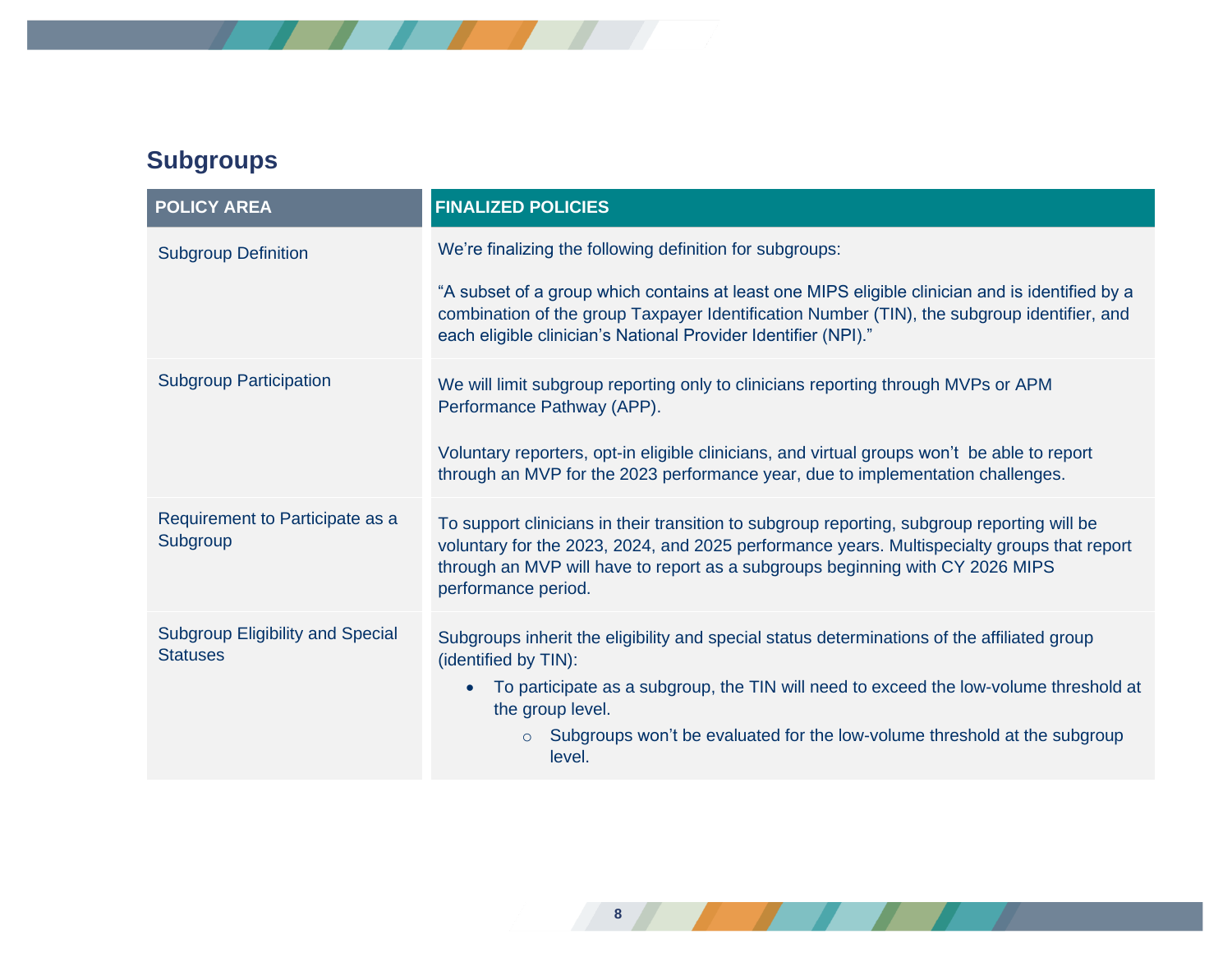

| <b>POLICY AREA</b>                               | <b>FINALIZED POLICIES</b>                                                                                                                                                                                                                                                                                                                                                                                                                                                                                                                                                                                                                                                                                                                                                                                                                                                                                                                                                                                                                                                                                                                                                                                     |
|--------------------------------------------------|---------------------------------------------------------------------------------------------------------------------------------------------------------------------------------------------------------------------------------------------------------------------------------------------------------------------------------------------------------------------------------------------------------------------------------------------------------------------------------------------------------------------------------------------------------------------------------------------------------------------------------------------------------------------------------------------------------------------------------------------------------------------------------------------------------------------------------------------------------------------------------------------------------------------------------------------------------------------------------------------------------------------------------------------------------------------------------------------------------------------------------------------------------------------------------------------------------------|
|                                                  | The subgroup will inherit any special statuses held by the group, even if the subgroup<br>composition doesn't meet the criteria.<br>Subgroups won't be evaluated for special statuses at the subgroup level.                                                                                                                                                                                                                                                                                                                                                                                                                                                                                                                                                                                                                                                                                                                                                                                                                                                                                                                                                                                                  |
| <b>Subgroup Reporting</b><br><b>Requirements</b> | MVP reporting requirements for subgroup participation include:<br>• Quality Performance Category<br>Subgroups will select 4 quality measures available for the MVP.<br>$\circ$<br>One must be an outcome measure (or a high-priority measure if an outcome is<br>$\circ$<br>not available or applicable). This can include an outcome measure calculated<br>by CMS through administrative claims, if available in the MVP.<br><b>Improvement Activities Performance Category</b><br>Subgroups will select 2 medium-weighted improvement activities OR one high-<br>$\circ$<br>weighted improvement activity OR IA_PCMH (participation in a PCMH), if the<br>activity is available for the MVP.<br>• Cost Performance Category<br>MVP Participants will be calculated on the cost measures included in the MVP.<br>• Foundational Layer (MVP agnostic)<br><b>Population Health Measures</b><br>$\circ$<br>Subgroups will select one population health measure to be calculated<br>on. The results are added to the quality score.<br><b>Promoting Interoperability Performance Category</b><br>$\circ$<br>Subgroups will submit Promoting Interoperability data at the group<br>level, not the subgroup level. |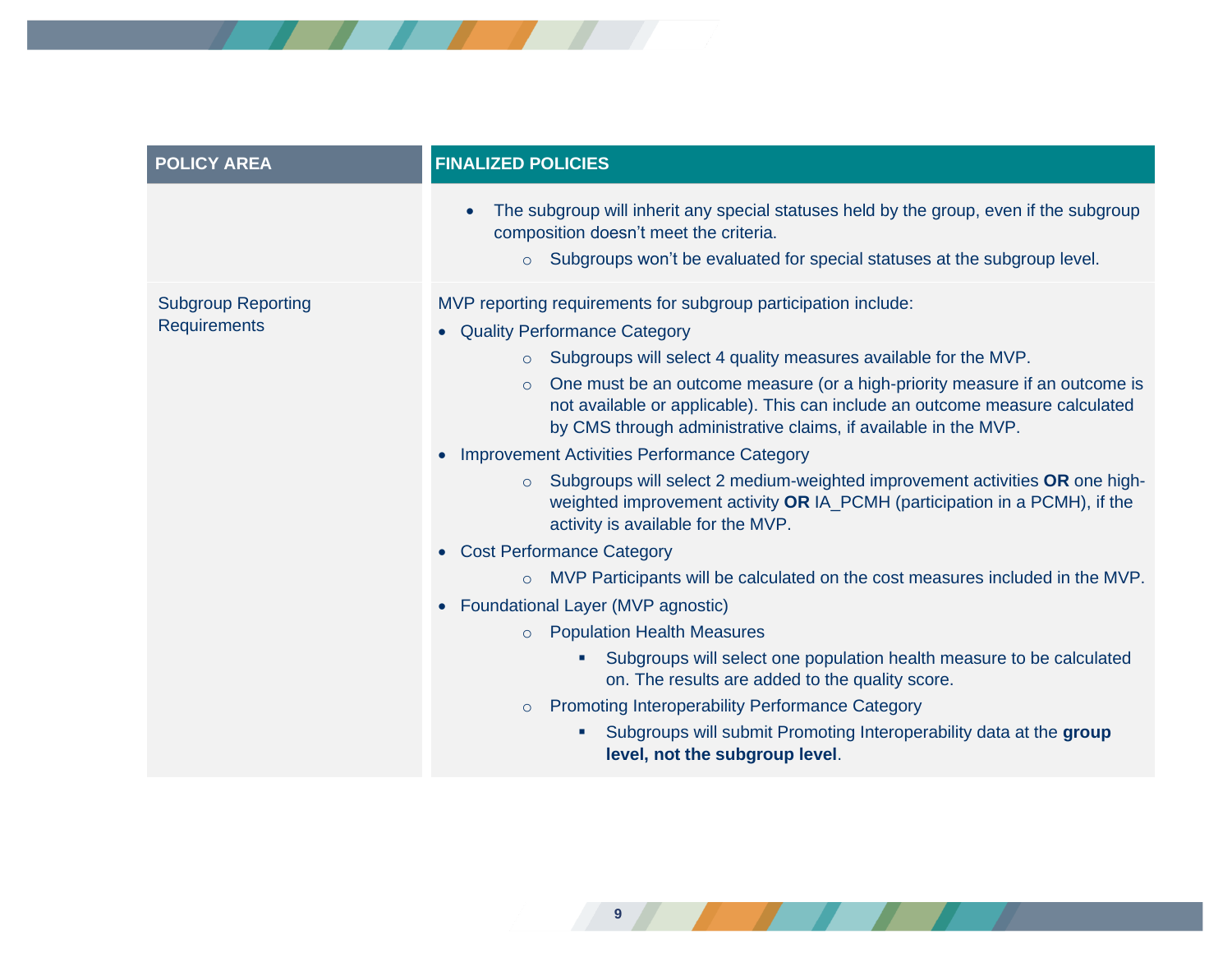

### **Scoring**

| <b>POLICY AREA</b>                             | <b>FINALIZED POLICIES</b>                                                                                                                                                                                                                                                                                                                                             |
|------------------------------------------------|-----------------------------------------------------------------------------------------------------------------------------------------------------------------------------------------------------------------------------------------------------------------------------------------------------------------------------------------------------------------------|
| <b>Quality Performance Category</b><br>Scoring | MVP quality performance category scoring policies will align with those used in traditional<br>MIPS. The following policy changes for traditional MIPS were finalized, which also apply to<br><b>MVPs:</b><br>Beginning with the 2023 performance period, remove the 3-point floor for<br>quality measure scoring from traditional MIPS. Except as noted below, no 3- |
|                                                | point floor will be available under MVPs.                                                                                                                                                                                                                                                                                                                             |
|                                                | Measures without a benchmark or that don't meet case<br>٠<br>minimum will earn zero points. (This includes outcome-based<br>administrative claims measures if available and selected by the<br><b>MVP Participant.)</b>                                                                                                                                               |
|                                                | <b>Exception:</b> Small practices will continue to earn 3<br>points for these measures under traditional MIPS and<br>MVP <sub>s</sub> .                                                                                                                                                                                                                               |
|                                                | Measures that can be scored against a benchmark will earn 1-<br>Е<br>10 points.                                                                                                                                                                                                                                                                                       |
|                                                | Beginning with the 2022 performance period, introduce a new policy for<br>scoring new measures without a benchmark in their first year in MIPS to<br>receive a 7-point scoring floor (receive 7 to 10 points) and in their second year<br>receive a 5-point scoring floor (receive 5 to 10 points).                                                                   |
|                                                | Beginning with the 2022 performance period, there are no bonus points for<br>$\bullet$<br>reporting additional outcome and high priority measures, beyond the one<br>required.                                                                                                                                                                                        |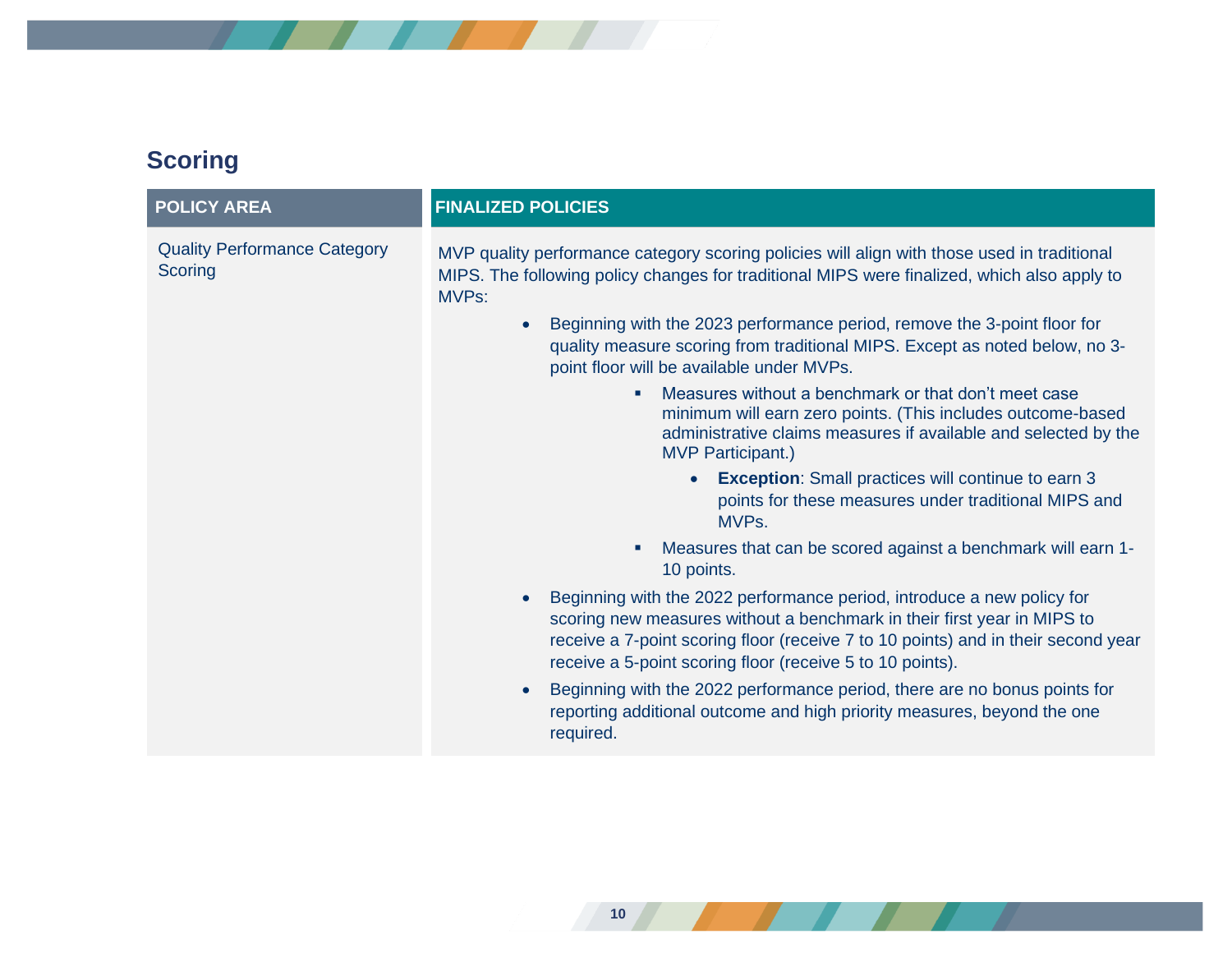

**11**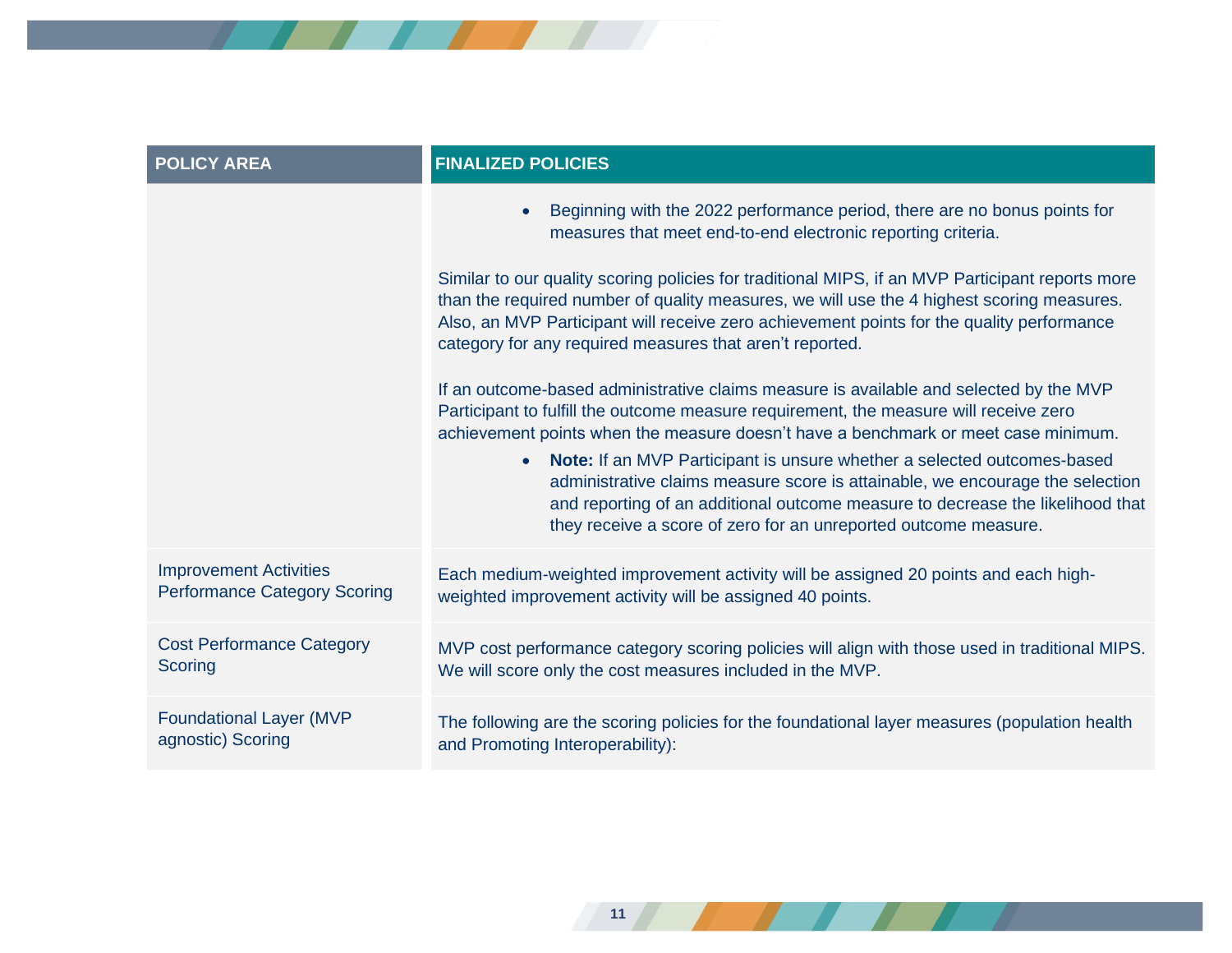

| <b>POLICY AREA</b> | <b>FINALIZED POLICIES</b>                                                                                                                                                                                                                                                                                                                                                                                                                                                                                                                                                                                                                                                                                                                                                                                                                                                                                                                                                                                                                                                                                                                        |
|--------------------|--------------------------------------------------------------------------------------------------------------------------------------------------------------------------------------------------------------------------------------------------------------------------------------------------------------------------------------------------------------------------------------------------------------------------------------------------------------------------------------------------------------------------------------------------------------------------------------------------------------------------------------------------------------------------------------------------------------------------------------------------------------------------------------------------------------------------------------------------------------------------------------------------------------------------------------------------------------------------------------------------------------------------------------------------------------------------------------------------------------------------------------------------|
|                    | The population health measure selected by MVP Participants will be included in the quality<br>performance category score.<br>○ Similar to our policies for administrative claims measures in traditional MIPS,<br>these measures will be excluded from scoring if the measure doesn't have a<br>benchmark or meet case minimum.<br><b>Exception:</b> Subgroups will receive the score of the population health measure<br>$\circ$<br>of their affiliated group, if applicable, in the event that the measure selected by<br>the subgroup doesn't have a benchmark or meet case minimum.<br>Measures in the Promoting Interoperability performance category will be scored in alignment<br>with traditional MIPS scoring policies. Subgroups will submit the Promoting Interoperability<br>performance category data of their affiliated group.                                                                                                                                                                                                                                                                                                   |
| <b>Final Score</b> | MVP scoring policies for determining the final score will generally align with those used in<br>traditional MIPS across all performance categories, with few exceptions. Performance<br>category weights will be consistent with traditional MIPS performance category weights.<br>Reweighting policies for the redistribution of category weights will also align with traditional<br>MIPS, with the exception that we won't reweight the quality performance category if we can't<br>calculate a score for the MIPS eligible clinician because there isn't at least one quality<br>measure applicable and available to the clinician.<br>We finalized to update the scoring hierarchy to include subgroups. A MIPS eligible clinician<br>will receive the highest final score that can be attributed to their TIN/NPI combination from<br>any reporting option (traditional MIPS, APP reporting, or MVP reporting) and participation<br>option (as an individual, group, subgroup, or APM Entity) with the exception of virtual groups;<br>clinicians that participate as a virtual group will always receive the virtual group's final score. |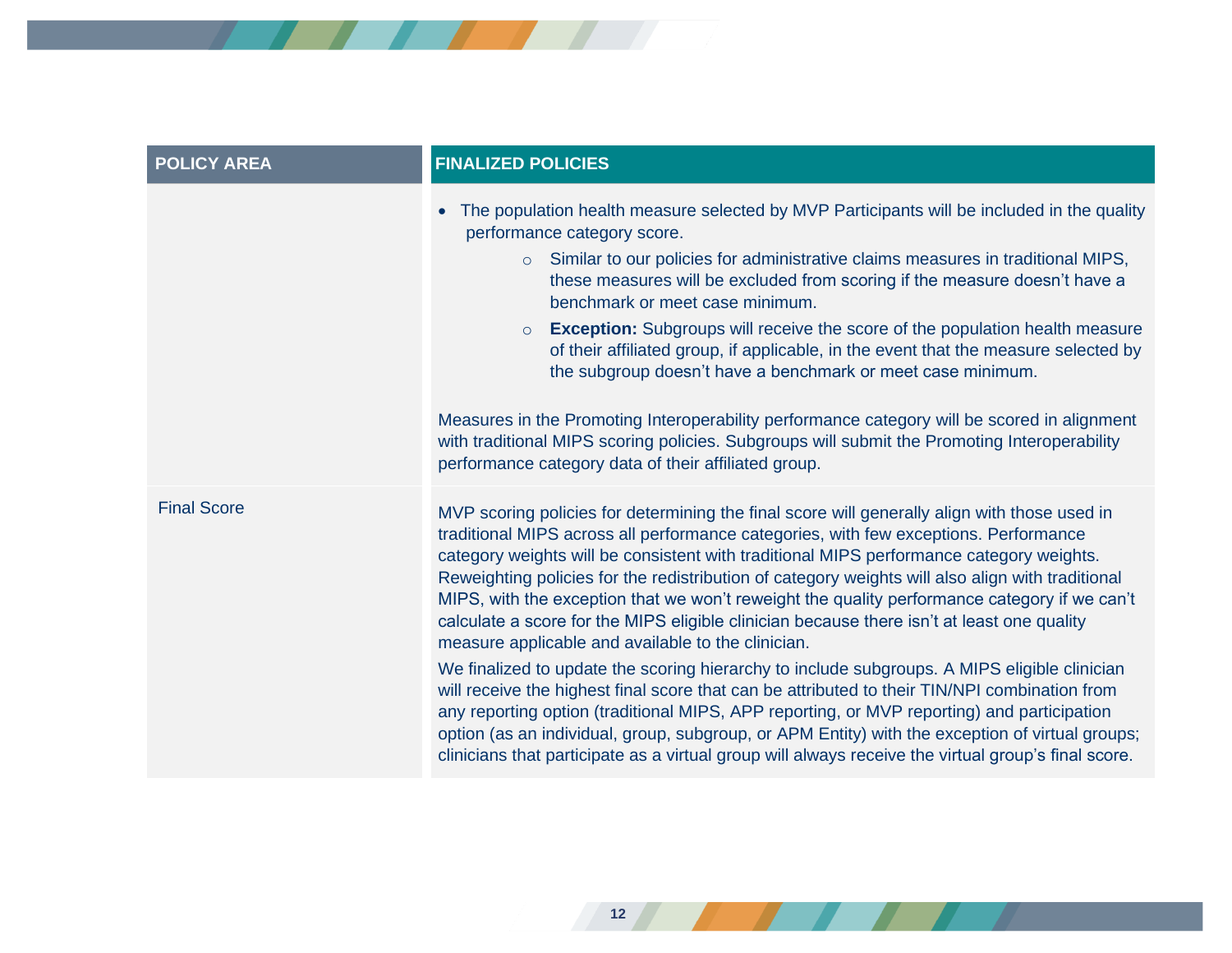

| <b>POLICY AREA</b> | <b>FINALIZED POLICIES</b>                                                                                                                                                                                                                                                                      |
|--------------------|------------------------------------------------------------------------------------------------------------------------------------------------------------------------------------------------------------------------------------------------------------------------------------------------|
|                    | We believe that including subgroups in the scoring hierarchy will allow for meaningful data<br>collection and assessment under MVPs, while applying our existing policy of allowing<br>clinicians to receive the highest final score and payment adjustment that can be attributed to<br>them. |

### **Performance Feedback and Public Reporting**

| <b>POLICY AREA</b>                                | <b>FINALIZED POLICIES</b>                                                                                                                                                                                                                                                                       |
|---------------------------------------------------|-------------------------------------------------------------------------------------------------------------------------------------------------------------------------------------------------------------------------------------------------------------------------------------------------|
| <b>Enhanced Performance Feedback</b>              | We will provide comparative performance feedback within the annual performance feedback<br>to show the performance of like clinicians who report on the same MVP.                                                                                                                               |
| <b>Public Reporting of Performance</b><br>on MVPs | We will delay public reporting of new improvement activities and Promoting Interoperability<br>measures and attestations reported via MVPs by one year. We will begin publicly reporting<br>subgroup-level performance information beginning with PY 2024 on the compare tool hosted<br>by CMS. |
|                                                   | Lastly, subgroup performance information will be publicly reported separately from individual<br>clinician and group performance information.                                                                                                                                                   |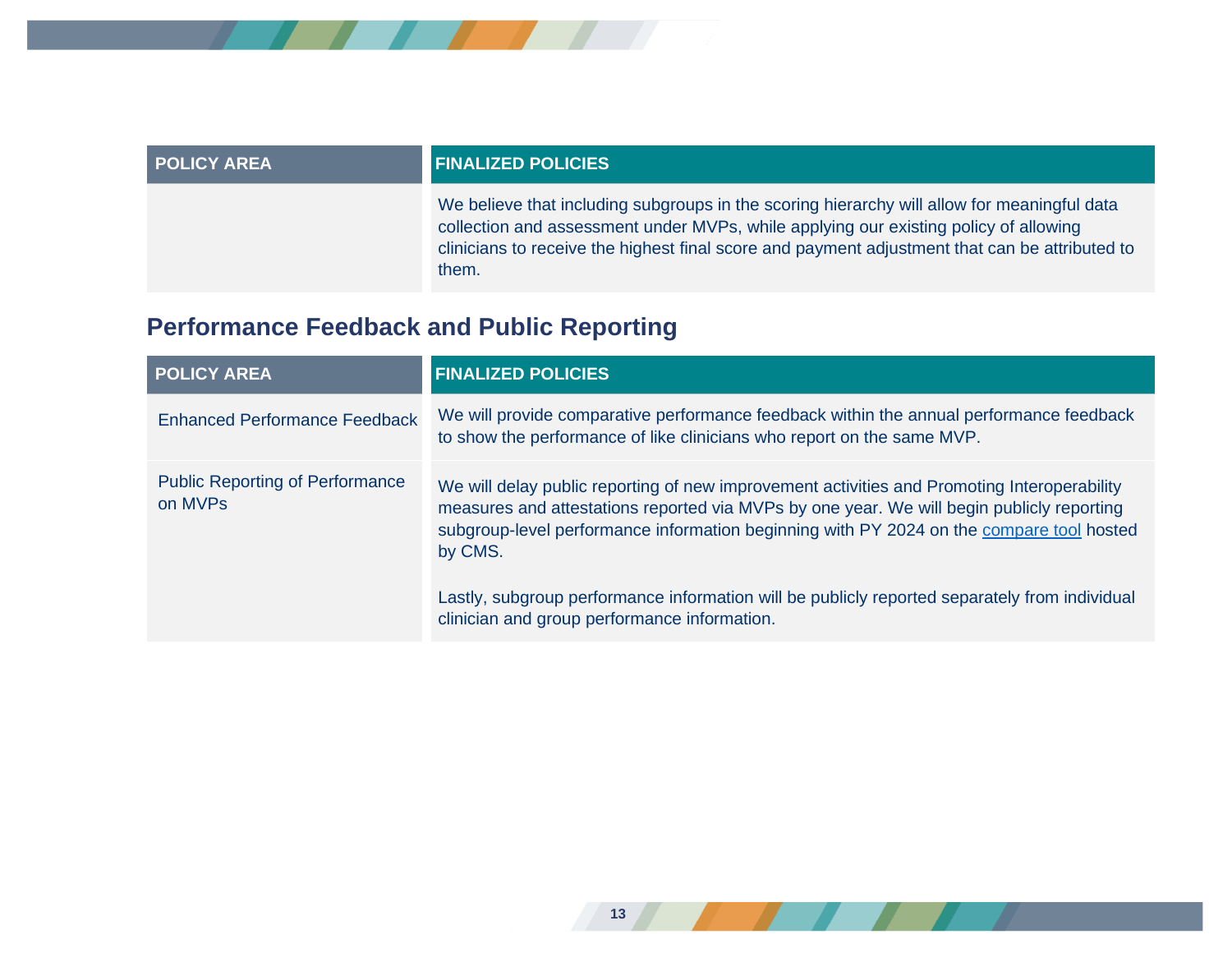

### **Contact Us**

We will continue to provide support to clinicians who need assistance. While our support offerings will reflect our efforts to streamline and simplify the Quality Payment Program, we understand that clinicians will still need assistance to help them successfully participate.

We also encourage clinicians to contact the QPP Service Center at 1-866-288-8292, Monday through Friday, 8 a.m. – 8 p.m. ET or by email at **QPP@cms.hhs.gov.** Customers who are hearing impaired can dial 711 to be connected to a TRS Communications Assistant. You can also visit the [Quality Payment Program website](https://qpp.cms.gov/mips/mips-value-pathways) for educational resources, information, and upcoming webinars.

### **Version History Table**

| <b>DATE</b> | <b>CHANGE DESCRIPTION</b> |
|-------------|---------------------------|
| 11/2/2021   | <b>Original Posting</b>   |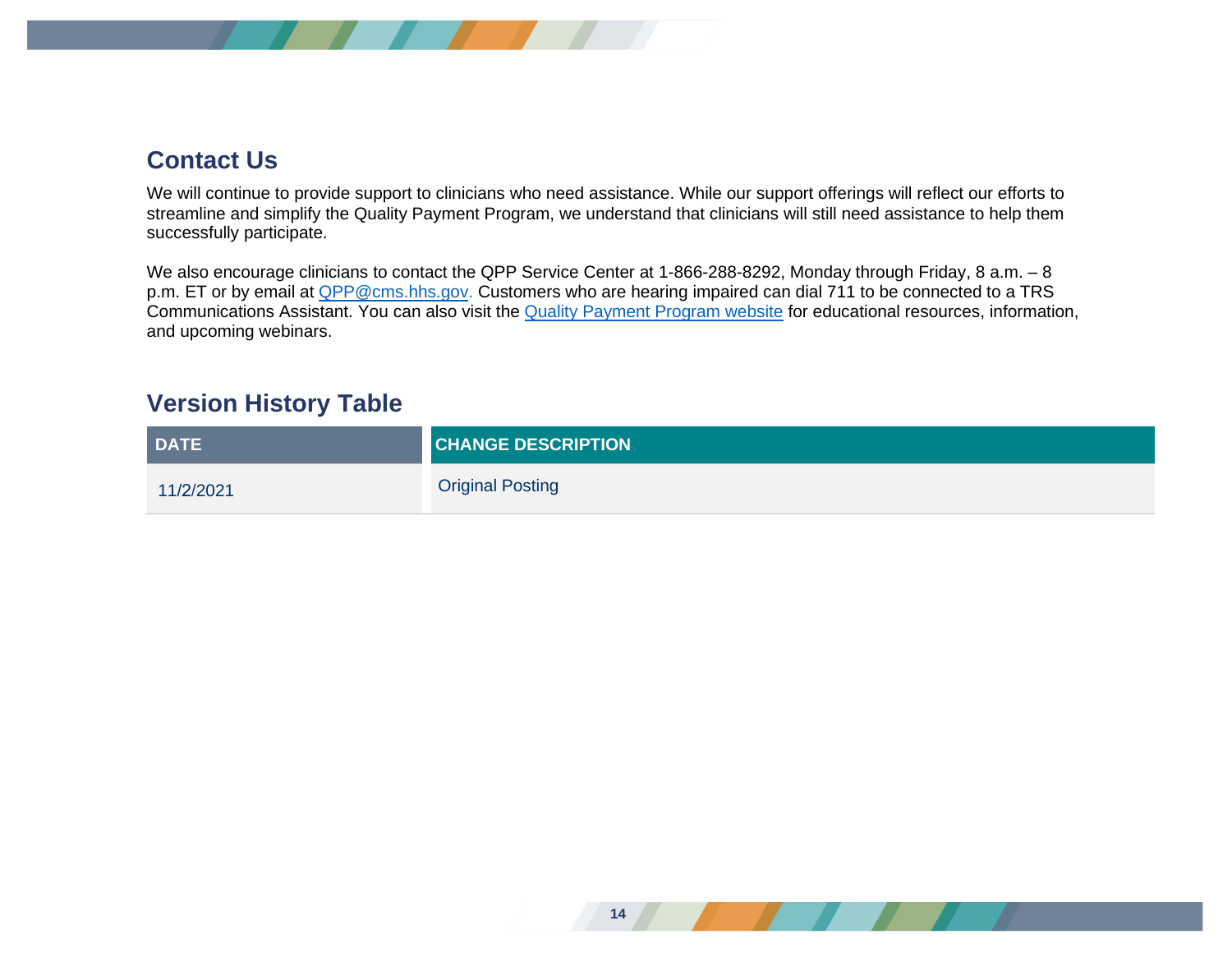### <span id="page-14-0"></span>**Appendix A: MVP Reporting Requirements**

The table below provides an overview of the MVP reporting requirements.

#### **QUALITY PERFORMANCE CATEGORY\***

An MVP Participant selects 4 quality measures, one must be an outcome measure (or a high priority measure if an outcome is not available or applicable).

Note: As applicable, an administrative claims measure, that is outcome-based, may be selected at the time of MVP registration to meet the outcome measure requirement.

#### **IMPROVEMENT ACTIVITIES PERFORMANCE CATEGORY\* COST PERFORMANCE CATEGORY**

MVP Participant selects:

• Two medium weighted improvement activities **OR** one high weighted improvement activity **OR** IA\_PCMH (participation in a PCMH), if the activity is available in the MVP

An MVP Participant is scored on the cost measures included in the MVP that they select and report.

### **FOUNDATIONAL LAYER (MVP AGNOSTIC)**

#### **Population Health Measures\***

An MVP Participant selects one population health measure, at the time of MVP registration, to be scored on. The results are added to the quality performance category score.

#### **Promoting Interoperability Performance Category**

An MVP Participant is required to meet the Promoting Interoperability performance category requirements at § 414.1375(b).

\*Indicates MVP Participant may select measures and/or improvement activities.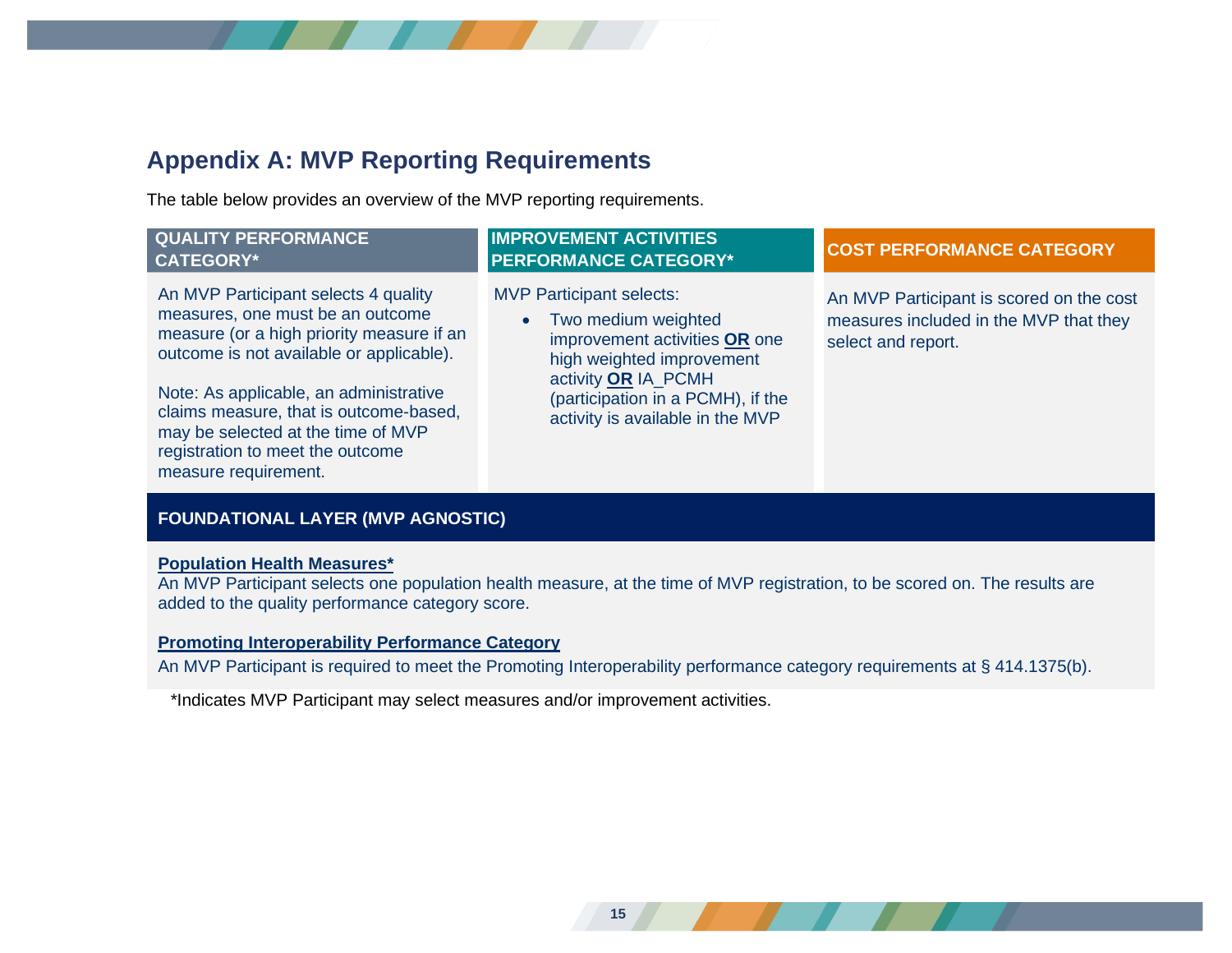

### <span id="page-15-0"></span>**Appendix B: MVP Participant Registration**

The table below provides an overview of the registration process and timeline for MVP and subgroup registration beginning with the 2023 MIPS performance year.

| April 1 <sup>st</sup> of the applicable<br>performance year                                   | MVP Participants may begin to register for MVP reporting.                                                                                                                                                                                                                                                                                                                                                                                                                                                                                                                                                                                                                             |
|-----------------------------------------------------------------------------------------------|---------------------------------------------------------------------------------------------------------------------------------------------------------------------------------------------------------------------------------------------------------------------------------------------------------------------------------------------------------------------------------------------------------------------------------------------------------------------------------------------------------------------------------------------------------------------------------------------------------------------------------------------------------------------------------------|
| June $30th$ of the<br>applicable performance<br>year (or a later date as<br>specified by CMS) | Groups, subgroups, and APM entities, who intend to report the CAHPS for MIPS Survey Measure<br>through an MVP, must submit:<br>MVP selection and population health measure selection<br>$\bullet$<br>As applicable, select an outcomes-based administrative claims measure that is associated with<br>$\bullet$<br>an MVP.<br>As applicable, each subgroup must submit a list of each TIN/NPI associated with the subgroup.<br>$\bullet$<br>As applicable, each subgroup must submit a plain language name for the subgroup.<br>$\bullet$<br>Separately register through the MIPS registration system by June 30th to participate in the<br>$\bullet$<br><b>CAHPS for MIPS Survey</b> |
| November 30 <sup>th</sup> of the<br>applicable performance<br>year                            | The registration period closes. New registrations or changes to registration won't be accepted after<br>November 30th.<br>MVP Participants can't make any changes to registration of:<br><b>MVP</b> selection<br>$\bullet$<br>Population health measure selection<br>$\bullet$<br>As applicable, the selection of an outcomes-based administrative claims measure associated<br>$\bullet$<br>with the MVP                                                                                                                                                                                                                                                                             |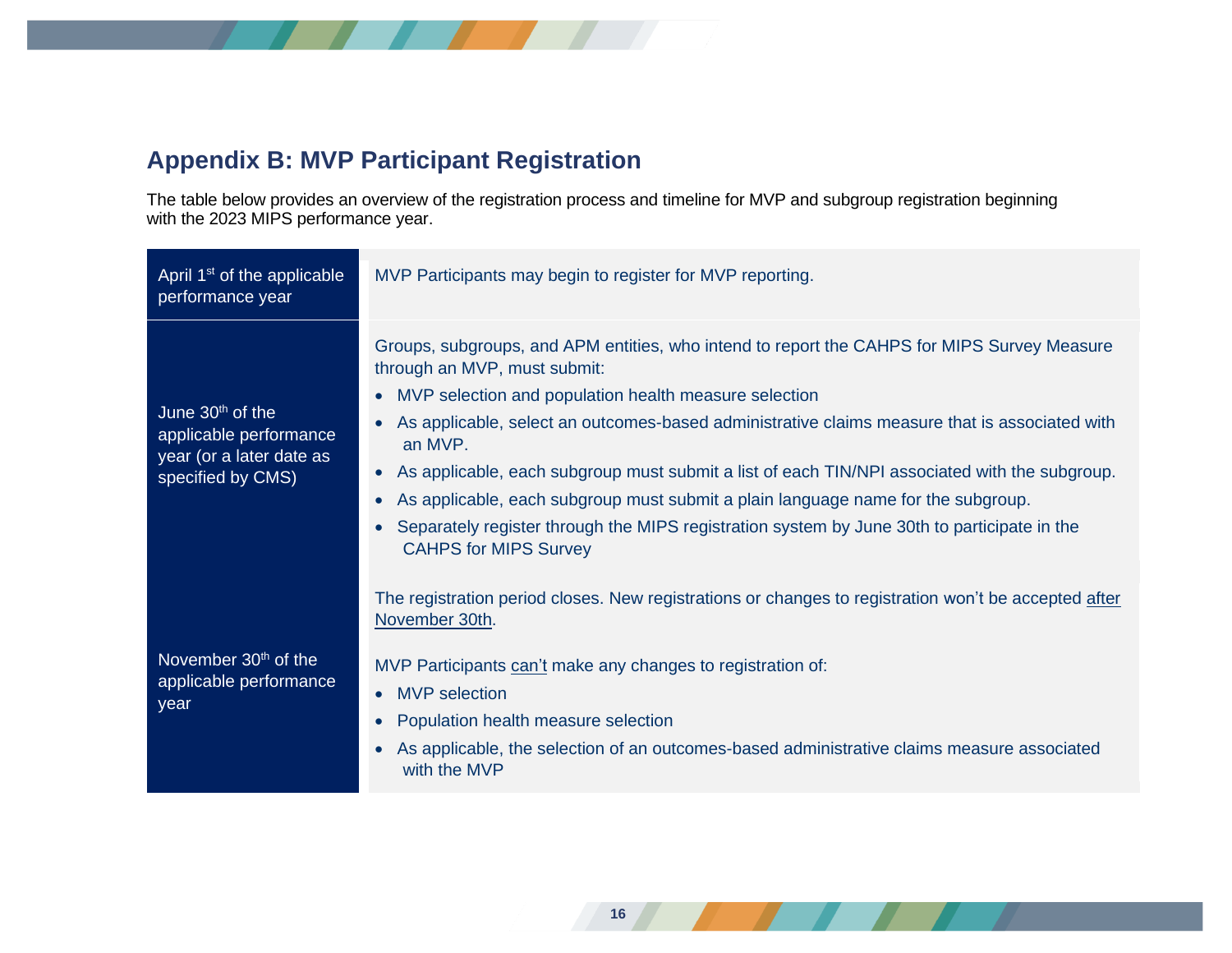

• As applicable, the list of each TIN/NPI associated with the subgroup.

• As applicable, subgroup participation (including the subgroup's plan language name).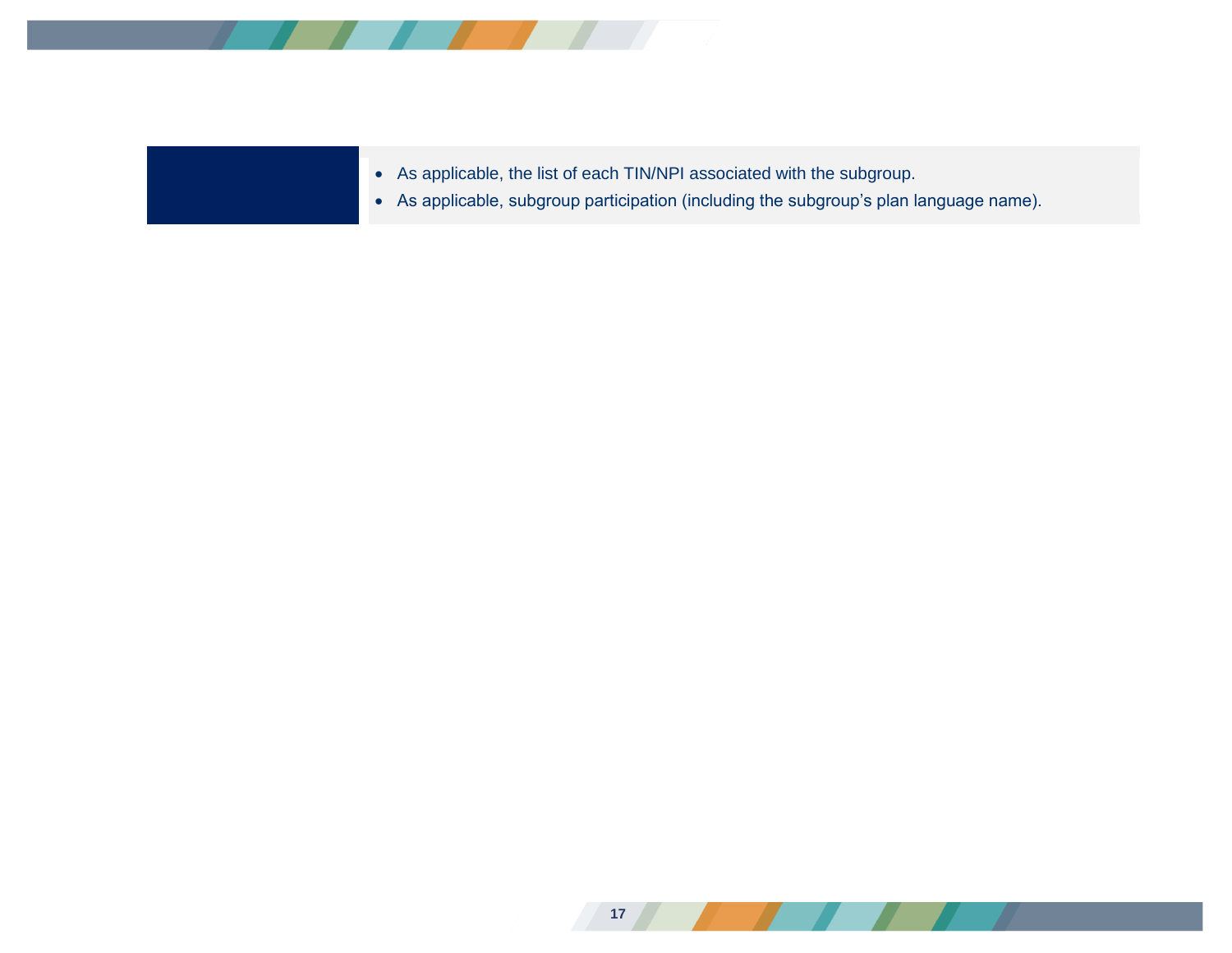### <span id="page-17-0"></span>**Appendix C: Information Required at the Time of MVP Participant Registration and Reporting Expectations for MVP Participants**

The table below provides a crosswalk of the various clinician types, the information expected at the time of MVP registration, and a reminder of the MVP reporting requirements.

| <b>WHO REPORTS</b>               | <b>INFORMATION REQUIRED AT THE TIME OF MVP</b><br><b>REGISTRATION</b>                                                                                                                                                                                                                                          | <b>MVP REPORTING REQUIREMENTS</b>                                                                                                          |  |  |
|----------------------------------|----------------------------------------------------------------------------------------------------------------------------------------------------------------------------------------------------------------------------------------------------------------------------------------------------------------|--------------------------------------------------------------------------------------------------------------------------------------------|--|--|
| <b>YEARS 1-3 (2023 AND 2025)</b> |                                                                                                                                                                                                                                                                                                                |                                                                                                                                            |  |  |
| <b>Individual Clinicians</b>     | MVP selection, Population Health Measure selection, and (as<br>applicable) outcomes-based administrative claims measure<br>selection, as finalized at $\S$ 414.1365(b)(2).                                                                                                                                     | Requirements in Appendix A.                                                                                                                |  |  |
| Groups                           | MVP selection, Population Health Measure selection, and (as<br>applicable) administrative claims-based measure selection, as<br>finalized at $\S$ 414.1365(b)(2).                                                                                                                                              | Requirements in Appendix A. Members<br>of the group will be required to report on<br>the same measures and activities within<br>an MVP.    |  |  |
| <b>Subgroups</b>                 | MVP selection, Population Health Measure selection, (as<br>applicable) the outcomes-based administrative claims measure<br>selection, and the subgroup participant information described at §<br>414.1365(b)(2).<br>Subgroups will also receive a subgroup identifier from CMS at the<br>time of registration. | Requirements in Appendix A. Members<br>of the subgroup will be required to<br>report on the same measures and<br>activities within an MVP. |  |  |